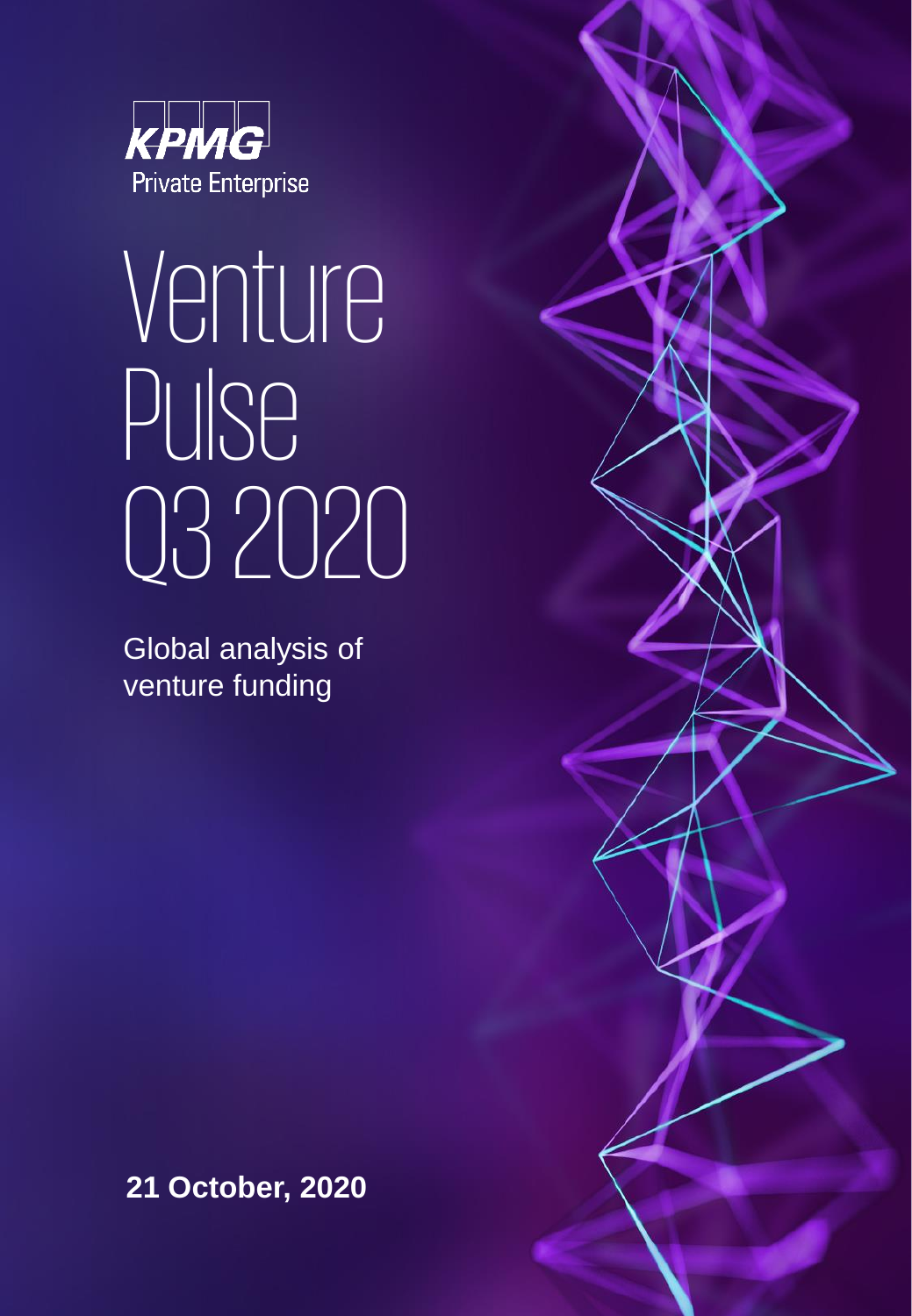# Welcome message

Welcome to the Q3'20 edition of KPMG Private Enterprise's Venture Pulse, a quarterly report highlighting the key trends, opportunities, and challenges facing the venture capital market globally and in key jurisdictions around the world.

Despite ongoing concerns related to COVID-19, geopolitical tensions, the upcoming US presidential election, and a potential hard Brexit, VC investment during the quarter remained robust across all regions of the world.

An increasing number of mega-deals helped drive investment value up, with three deals above \$1 billion. Late-stage companies in general attracted the lion's share of investment in Q3'20, while funding for early-stage companies continued to falter across the globe. The prolonged decline in early-stage deals activity is concerning as it will likely have negative impacts on the pipeline, particularly for Series B rounds, down the road.

After 2 quiet quarters, Asia saw a strong rebound in VC investment, led by a \$1.5 billion raise WM Motor in China, and a \$1.3 billion raise by Flipkart in India. The Americas also saw strong VC activity, led by a \$1.9 billion raise by SpaceX and two \$600 million plus raises by RobinHood. VC investment in Europe remained steady, led by a \$650 million raise by Sweden-based Klarna, a \$632 million raise by Germany-based CureVac, and a \$580 million raise by Revolut in the UK.

IPO activity picked up during Q3'20, with strong IPO exits by Snowflake, JFrog, and Unity Software, direct listings by Palantir Technologies and Asana, and the announcement of SPAC-based IPOs by Skillz and Opendoor. With China-based mega-giant Ant Financial filing IPO documents for listing on the HKSE, in addition to AirBnb and Wish in the US, IPO activity is expected to increase further in Q4'20.

With many jurisdictions now entering a second wave of the COVID-19 pandemic, VC investors are expected to remain focused on companies able to help people and businesses adapt to and thrive within the 'new normal'. Health and biotech investment will likely remain very high, along with investment in fintech, business productivity solutions, and digital platforms.

In this quarter's edition of Venture Pulse, we look at these and a number of other global and regional trends, including:

- The ongoing strength and resilience of the VC market despite the ongoing pandemic
- The ramifications of a long-term decline in early-stage deals
- The rising tide of IPO activity
- The rebound in Asia-based VC investment

We hope you find this edition of Venture Pulse insightful. If you would like to discuss any of the results in more detail, please contact a KPMG adviser in your area.

such arbority to obligate daind any member firm  $_{\rm MC}$  international entities.<br>Unless offerwise noted, all currencies reflected throughout this document are US Dollar. Throughout this document, "we", "KPMG", "KPMG Private Enterprise", "us" and "our" refers to the global<br>organization or to one or more of the member firms of KPMG International Limited ("KPMG International"),<br>each of which



#### **You know KPMG, you might not know KPMG Private Enterprise.**

KPMG Private Enterprise advisers in member firms around the world are dedicated to working with you and your business, no matter where you are in your growth journey — whether you're looking to reach new heights, embrace technology, plan for an exit, or manage the transition of wealth or your business to the next generation.

#### **Jonathan Lavender**

Global Head, KPMG Private Enterprise, KPMG International

#### **Conor Moore**

Global Co-Leader — Emerging Giants, KPMG Private Enterprise Partner, KPMG in the US

#### **Kevin Smith**

Head of KPMG Private Enterprise in EMA, Global Co-Leader — Emerging Giants, KPMG Private **Enterprise** Partner, KPMG in the UK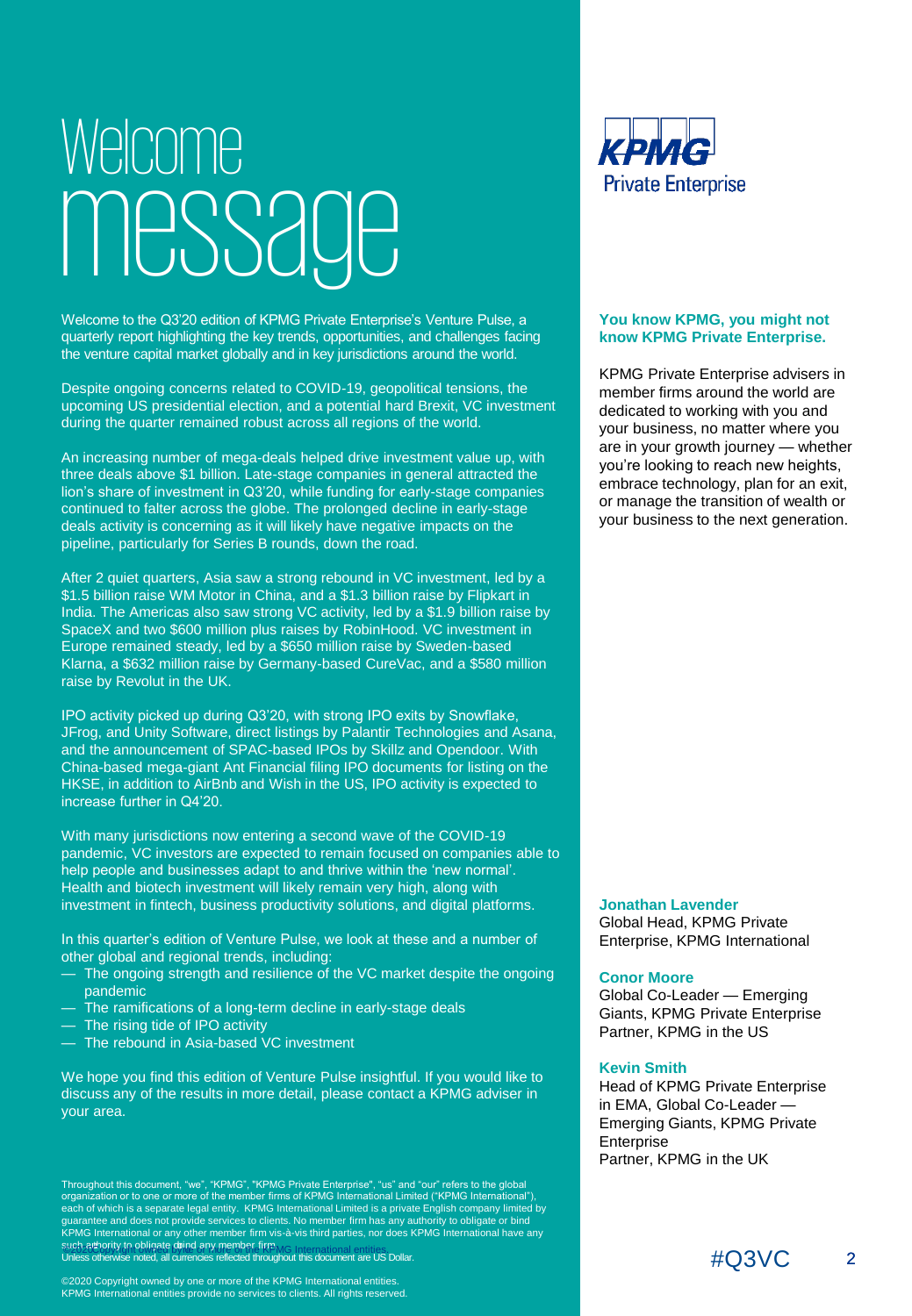

# *In Q3'20 VC-backed companies in the Americas raised* \$40.0B *across* **2,477 deals**



©2020 Copyright owned by one or more of the KPMG International entities. KPMG International entities provide no services to clients. All rights reserved.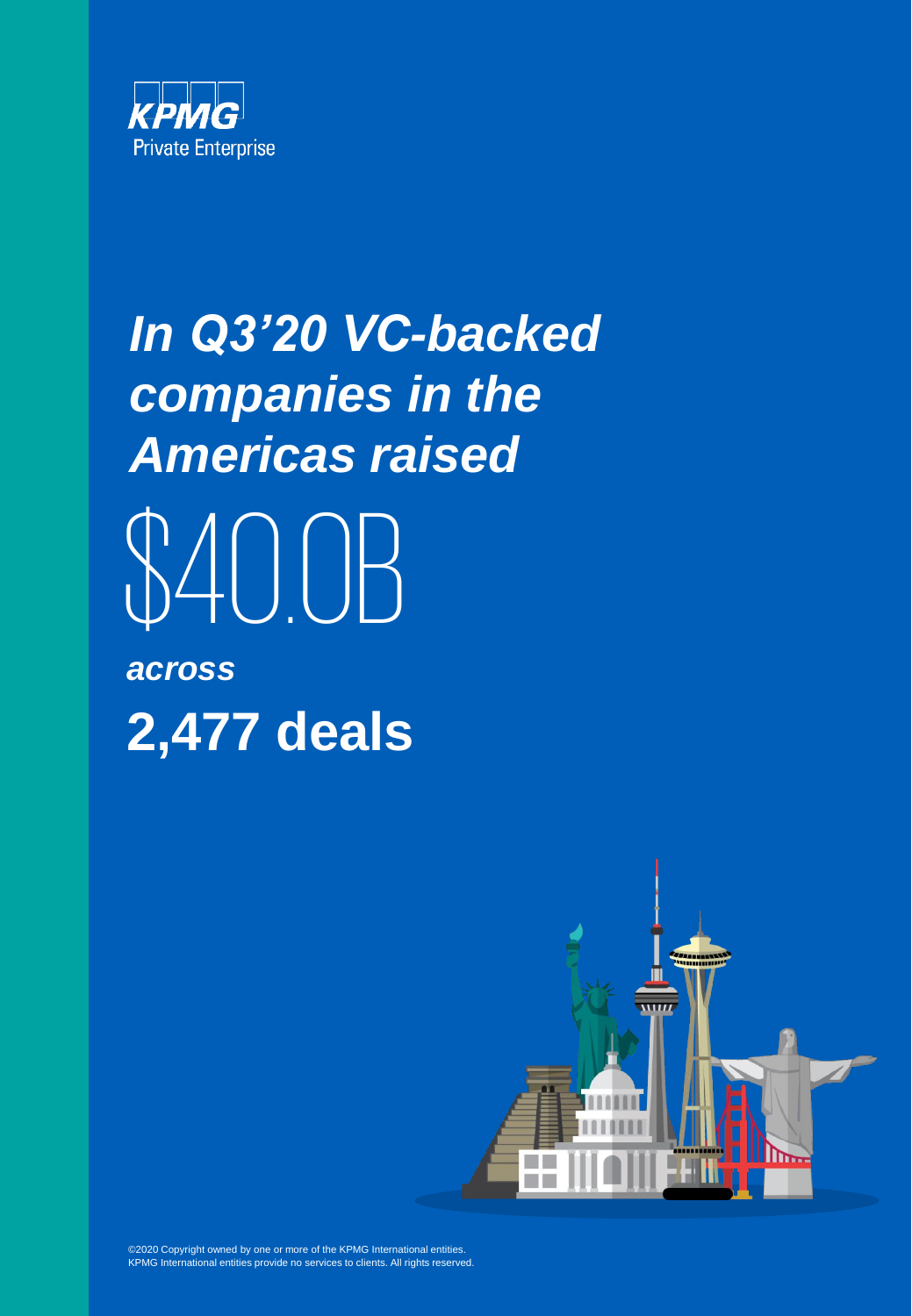

### Americas sees strong VC investment in Q3'20, led by the US

VC investment in the Americas remained relatively strong in Q3'20, driven primarily by VC investment in the US. VC investment in Canada was quiet during the quarter, although the IPO activity showcased the strength of Canada's technology innovation ecosystem. In Latin America, the fintech sector continued to attract most of the attention from VC investors, led by Neobank Neon's \$300 million raise.



#### **VC investors in the Americas remain focused on late-stage deals and big bets**

During Q3'20, VC investors across the Americas continued to flock towards late-stage deals and companies with proven business models. Investors also focused on companies in sectors that have seen opportunities grow as a result of the pandemic, including delivery and logistics, business productivity solutions, fintech, and health and biotech.

The focus of VC investors on safe bets, late-stage deals, and companies within their existing portfolios has made it even more challenging for seed and early-stage companies to attract funding. The prolonged decline in early-stage deals, which started several quarters prior to the pandemic, is concerning as it could affect the pipeline of middle and late-stage deals over the next few years.



#### **VC investment taking a breather in Canada**

VC investment in Canada slowed in Q3'20 as dealmakers worked to adapt to new ways of conducting business, from holding virtual meetings to conducting remote due diligence processes. This slowdown is not expected to be prolonged given the amount of dry powder in the Canadian market and the fact that VC and PE firms with fully capitalized funds will not be able to sit on the sidelines for long. This could lead to an upswing in deals activity beginning in Q4'20 and into Q1'21.



#### **Brazil VC market continues to mature**

With interest rates at the lowest in the country's history, Brazil-based investors exhibited more interest in making higher risk VC investments. During Q3'20, the level of VC investment in Brazil rose for the third straight quarter. While fintech continued to drive the vast majority of VC investments in Brazil, and across Latin America, during the quarter, other sectors also saw interest from VC investors, including healthtech and delivery and logistics. Mobile gaming company Wildlife Studio also raised \$120 million during the quarter.

As the VC market in Brazil continues to mature, more startups are moving to the stage where they are looking to grow either regionally or globally, and will require the funds to do so. This will likely lead to larger deals in the region over time.



#### **Canada sees largest tech IPO in the TSX's history**

In late September, Canadian payments company Nuvei raised over \$800 million as part of the largest technology IPO to be held on the Toronto Stock Exchange. The company's stock rose more than 62 percent on the first day of trading. Following on a Canadian IPO in 2019, POS company Lightspeed also held a US IPO, raising approximately \$305 million in order to help fuel its growth given the acceleration of digital trends due to COVID-19<sup>1</sup>.

On the M&A front, the Canadian subsidiary of Enterprise Holdings completed its acquisition of Discount Car and Truck Rentals during  $Q3'20$  — in a move to enhance its transportation and logistics offerings<sup>2</sup>.

<sup>1</sup> https://financialpost.com/technology/lightspeed-looking-to-capitalize-on-pandemic-trends-with-u-s-ipo-says-ceo 2 [https://www.businesswire.com/news/home/20200902005270/en/Enterprise-Holdings-Closes-Acquisition-of-](https://www.businesswire.com/news/home/20200902005270/en/Enterprise-Holdings-Closes-Acquisition-of-Discount-Car-and-Truck-Rentals)Discount-Car-and-Truck-Rentals

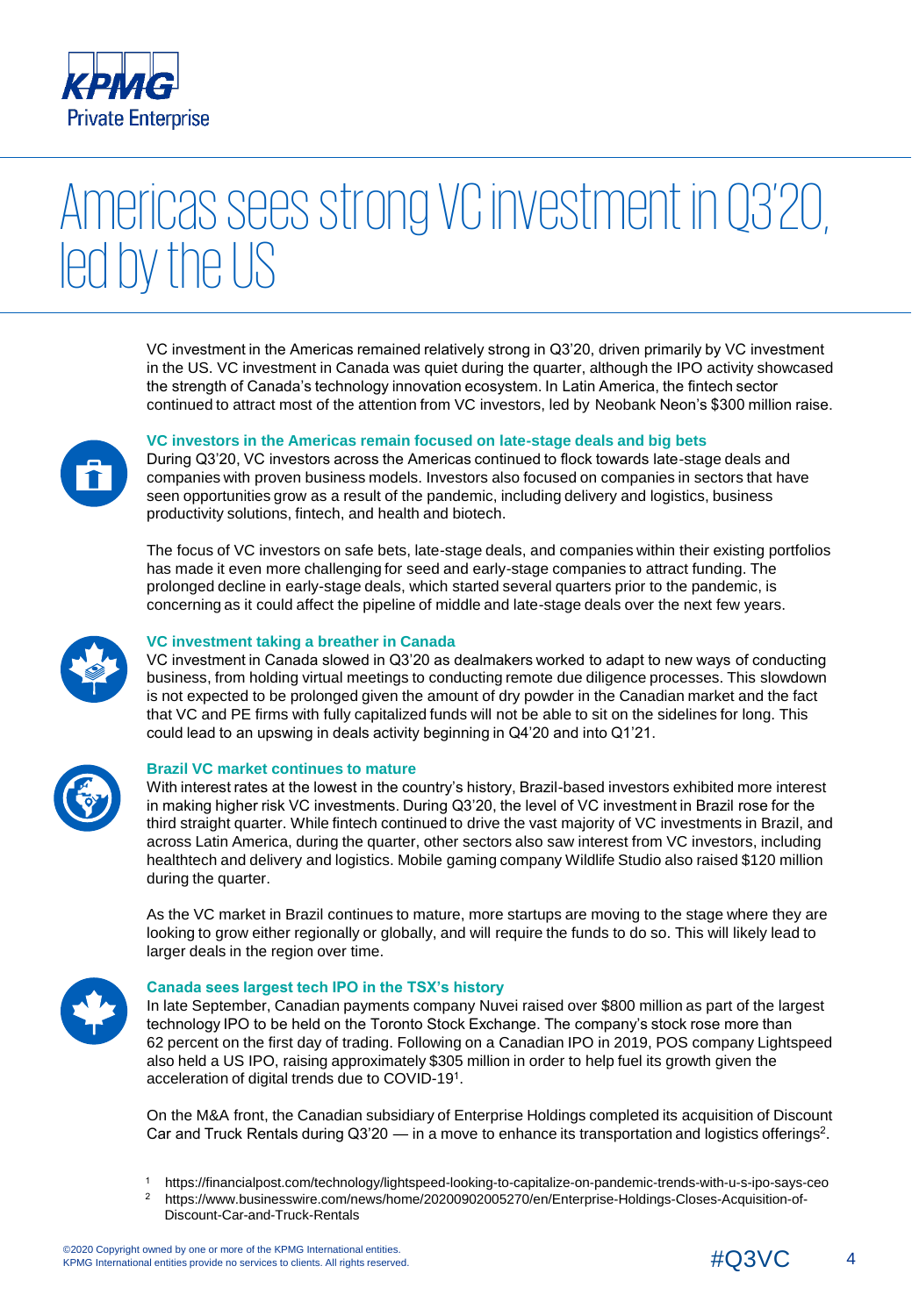

### Americas sees strong VC investment in Q3'20, led by the US, cont'd.



#### **Rethinking the future of work**

After six months of dealing with the challenges associated with COVID-19, companies and investors across the Americas are beginning to imagine what the future of work will look like and how traditional models will be disrupted long-term. For example, some companies are asking whether they need specific office or retail spaces or how they can better utilize their space given changing requirements. This could lead to increasing investments in less mature areas of innovation over time, such as proptech.



#### **Edtech gaining traction**

With most students back to school in the Americas, particularly in the US and Canada, there have been some challenges and concerns related to the quality of online learning platforms and offerings. This has led to increasing investor interest in edtech solutions, both geared toward enhancing traditional online education models and toward providing unique educational opportunities. Existing corporates are also making investments in edtech in order to strengthen or expand their digital education offerings.



#### **Trends to watch for in the Americas**

Despite current economic challenges related to COVID-19 and the approaching US presidential election, VC investment is expected to remain steady in the Americas. Fintech is expected to remain a hot area of VC investment over the next quarter, in addition to health and biotech, transportation and logistics, and edtech.

During Q4'20, the Central Bank of Brazil is expected to rollout its new instant digital payments model, PIX, which will be mandatory for all major banks and financial institutions in Brazil<sup>3</sup>. This new model could spur significant VC investment in Brazil over the next few quarters.

<sup>3</sup> <https://news.bitcoin.com/brazil-instant-payment-system-pix/>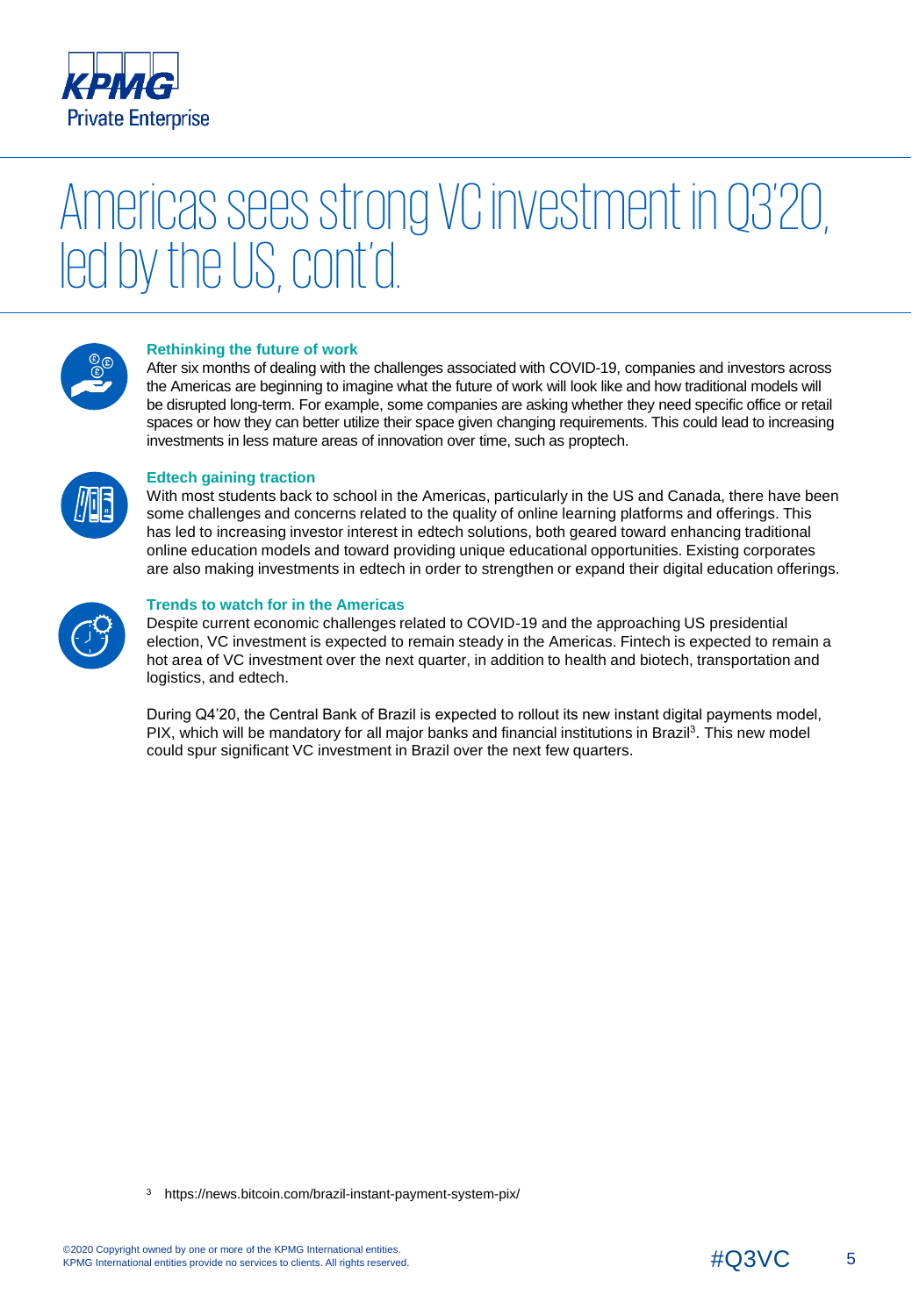

## Caution remains apparent if modest



Source: Venture Pulse, Q3'20, Global Analysis of Venture Funding, KPMG Private Enterprise. Data provided by PitchBook, 10/21/2020.

As has been stated in previous editions of the Venture Pulse, inevitable lags in private markets data collection or clarification can result in penultimate quarter tallies adjusting upward. However, the continuation in the slide of the volume of closed deals does speak to an uptick in caution, if only modest, as plenty of capital continues to flow at the later stages.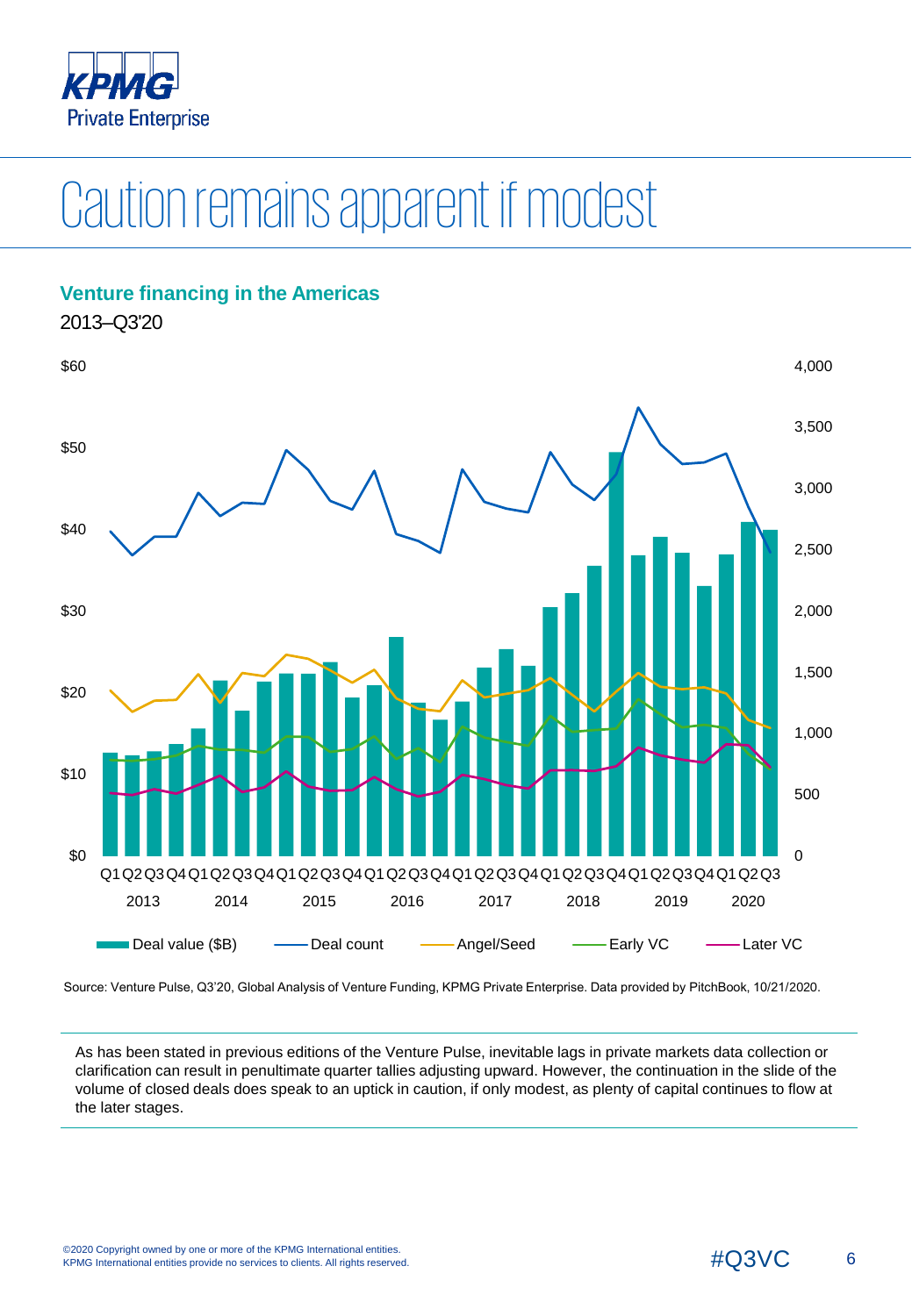

# Deal sizes hold steady, down rounds tick up

### **Median deal size (\$M) by stage in the Americas**

2013–2020\*





### **Up, flat or down rounds in the Americas**

Source: Venture Pulse, Q3'20, Global Analysis of Venture Funding, KPMG Private Enterprise. \*As of 9/30/20. Data provided by PitchBook, 10/21/20.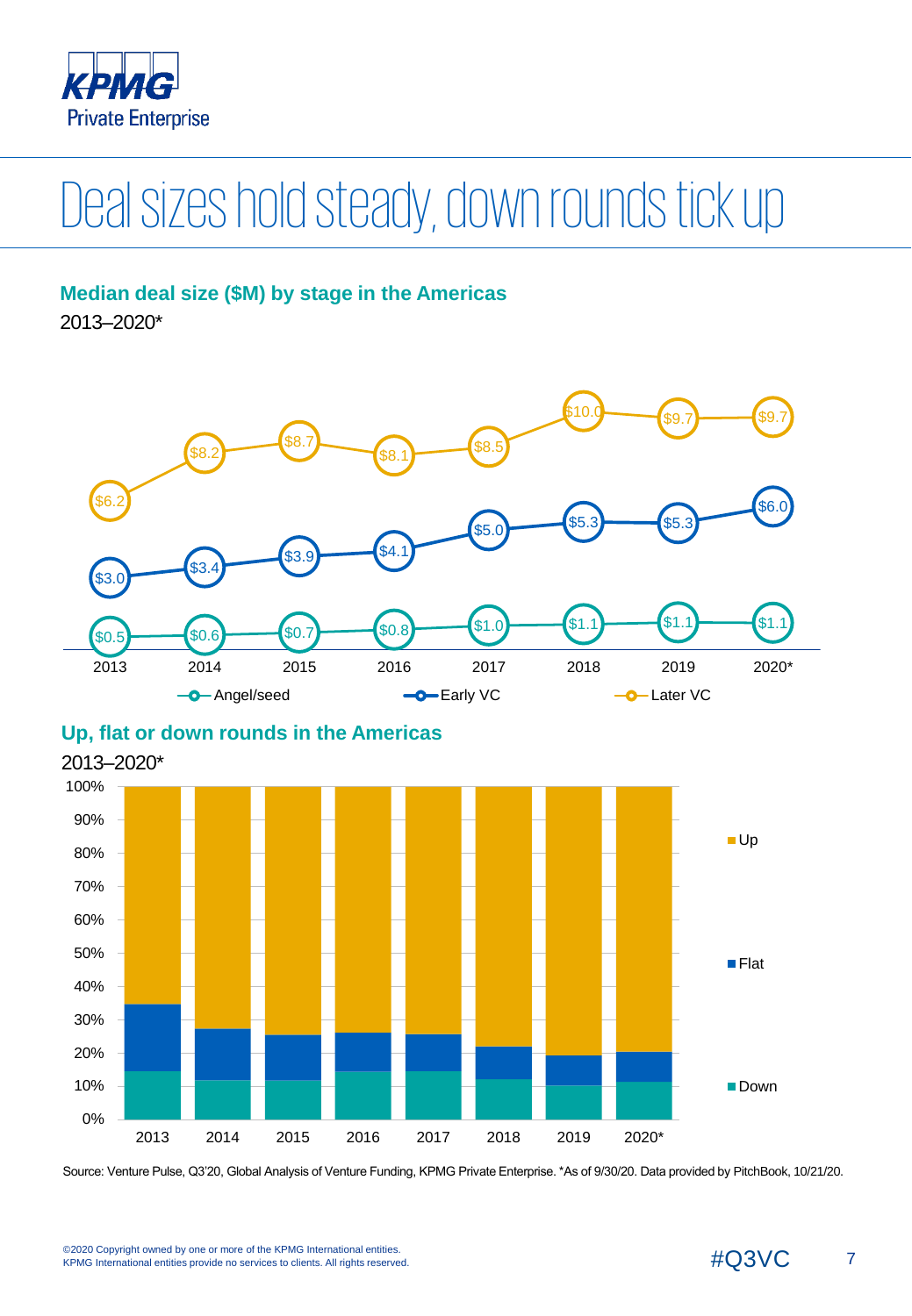

# Modest rises across most series of stock

### **Median deal size (\$M) by series in the Americas**

2013–2020\*



Source: Venture Pulse, Q3'20, Global Analysis of Venture Funding, KPMG Private Enterprise. \*As of 9/30/20. Data provided by PitchBook, 10/21/20.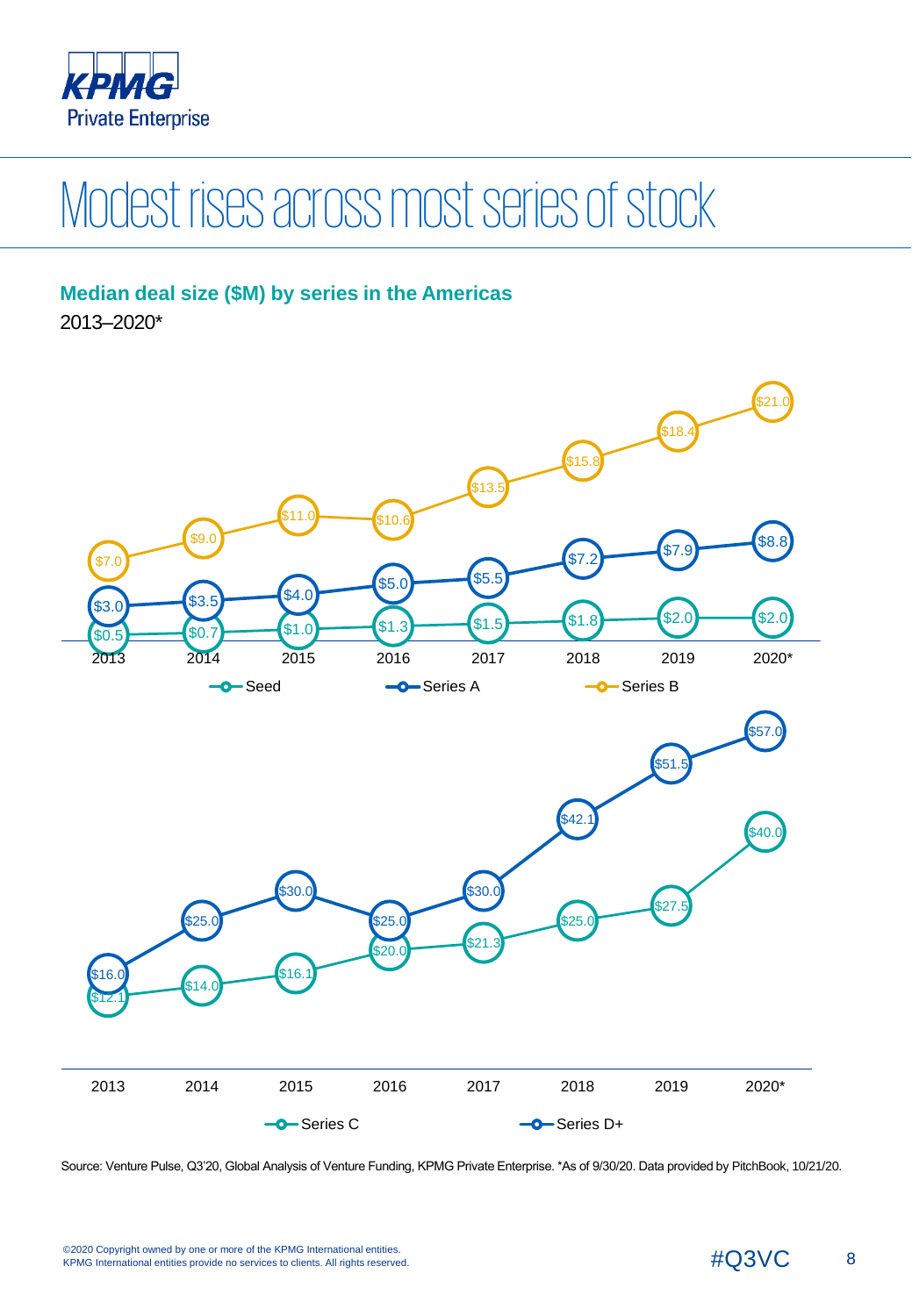

# 2020's highs stay intact

### **Median pre-money valuation (\$M) by series in the Americas**

2013–2020\*



Source: Venture Pulse, Q3'20, Global Analysis of Venture Funding, KPMG Private Enterprise. \*As of 9/30/20. Data provided by PitchBook, 10/21/20.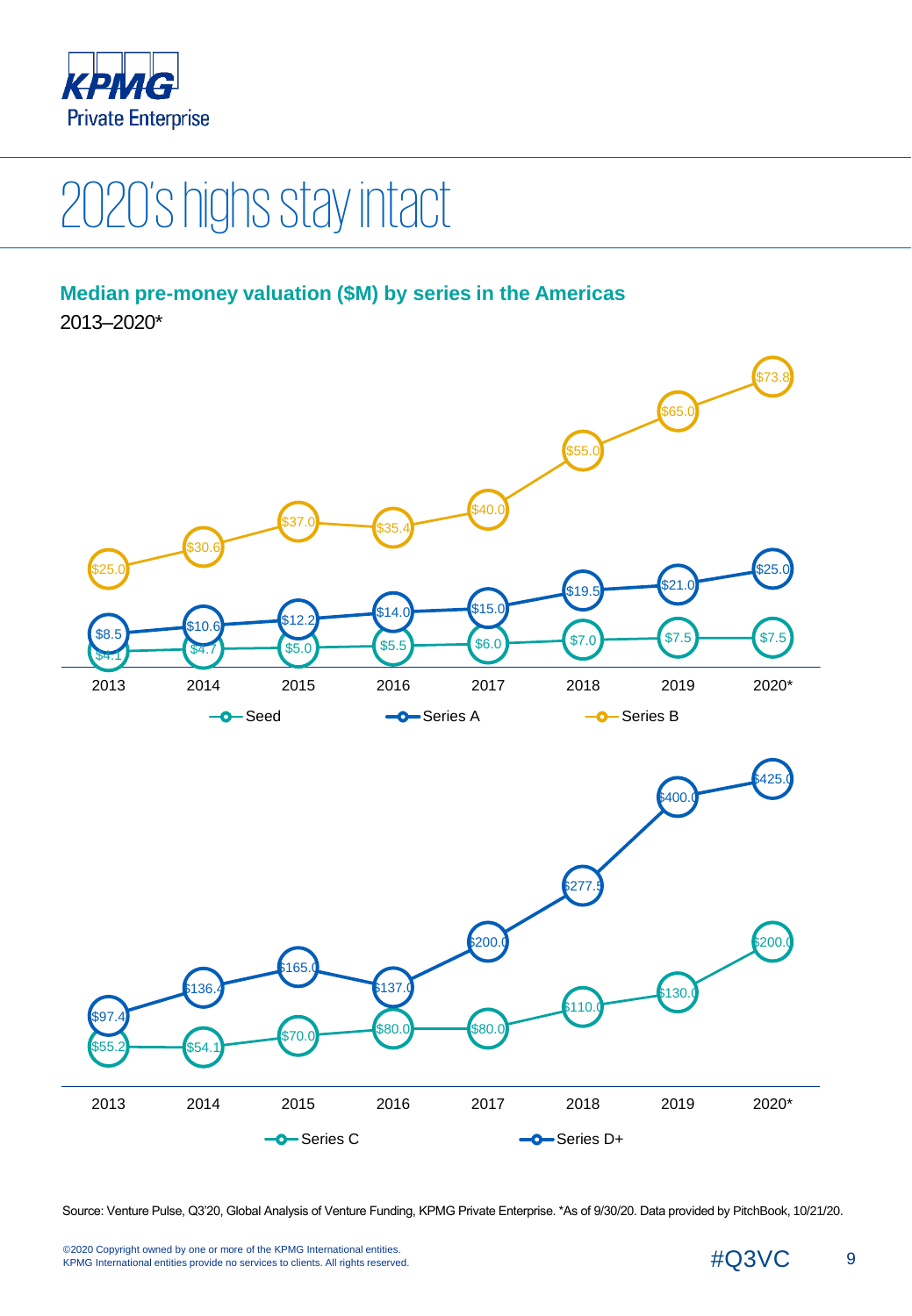

## Late-stage volume stays on track



#### **Deal share by series in the Americas**

**Deal share by series in the Americas**



Source: Venture Pulse, Q3'20, Global Analysis of Venture Funding, KPMG Private Enterprise. \*As of 9/30/20. Data provided by PitchBook, 10/21/20.

©2020 Copyright owned by one or more of the KPMG International entities.<br>KPMG International entities provide no services to clients. All rights reserved.  $\# \rm Q3VC$  10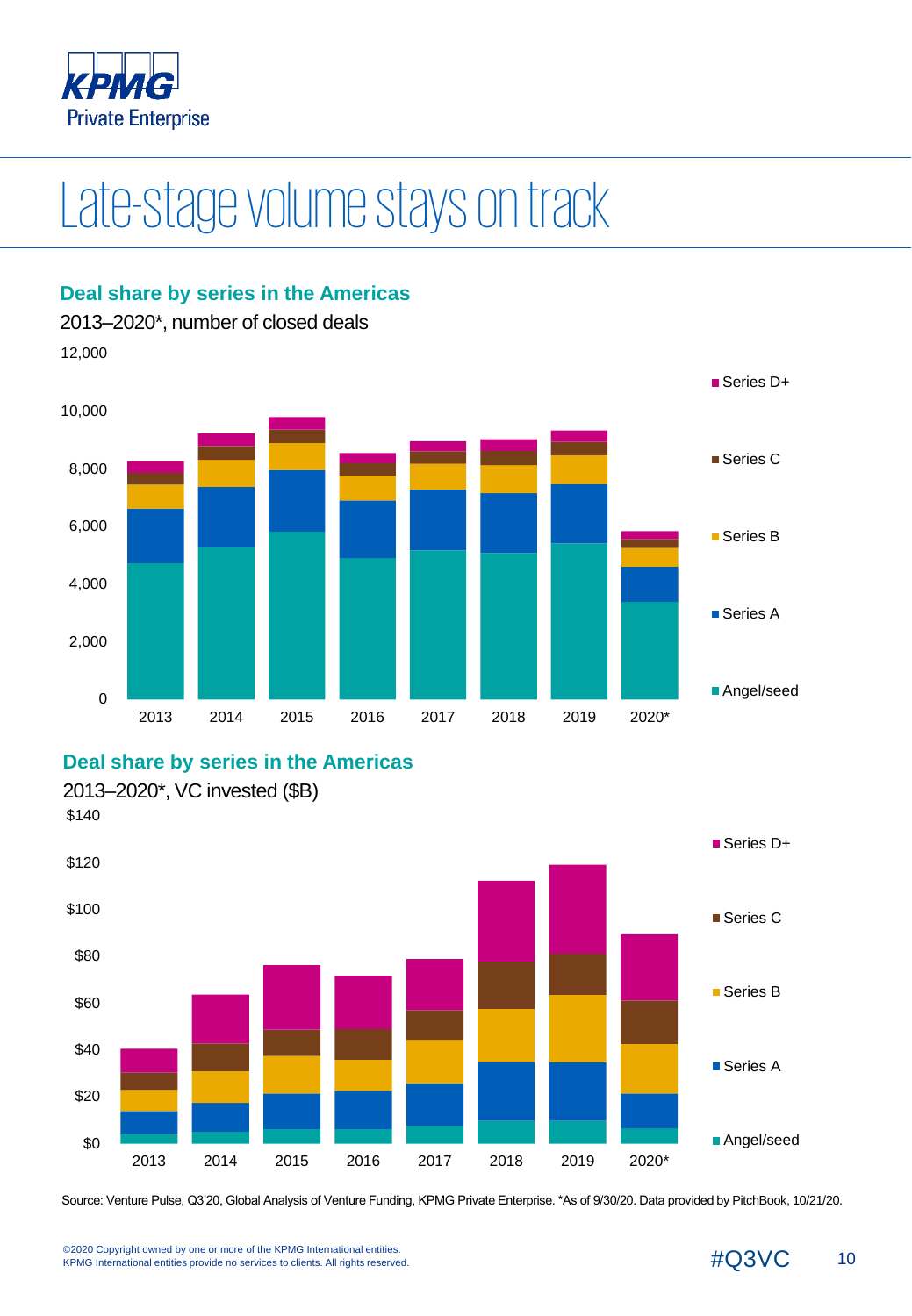

# Biotechon pace for records

### **Venture financing of VC-backed companies by sector in the Americas**



**Venture financing of VC-backed companies by sector in the Americas**



Source: Venture Pulse, Q3'20, Global Analysis of Venture Funding, KPMG Private Enterprise. \*As of 9/30/20. Data provided by PitchBook, 10/21/20.

©2020 Copyright owned by one or more of the KPMG International entities.<br>KPMG International entities provide no services to clients. All rights reserved.  $\#Q3$ VC 11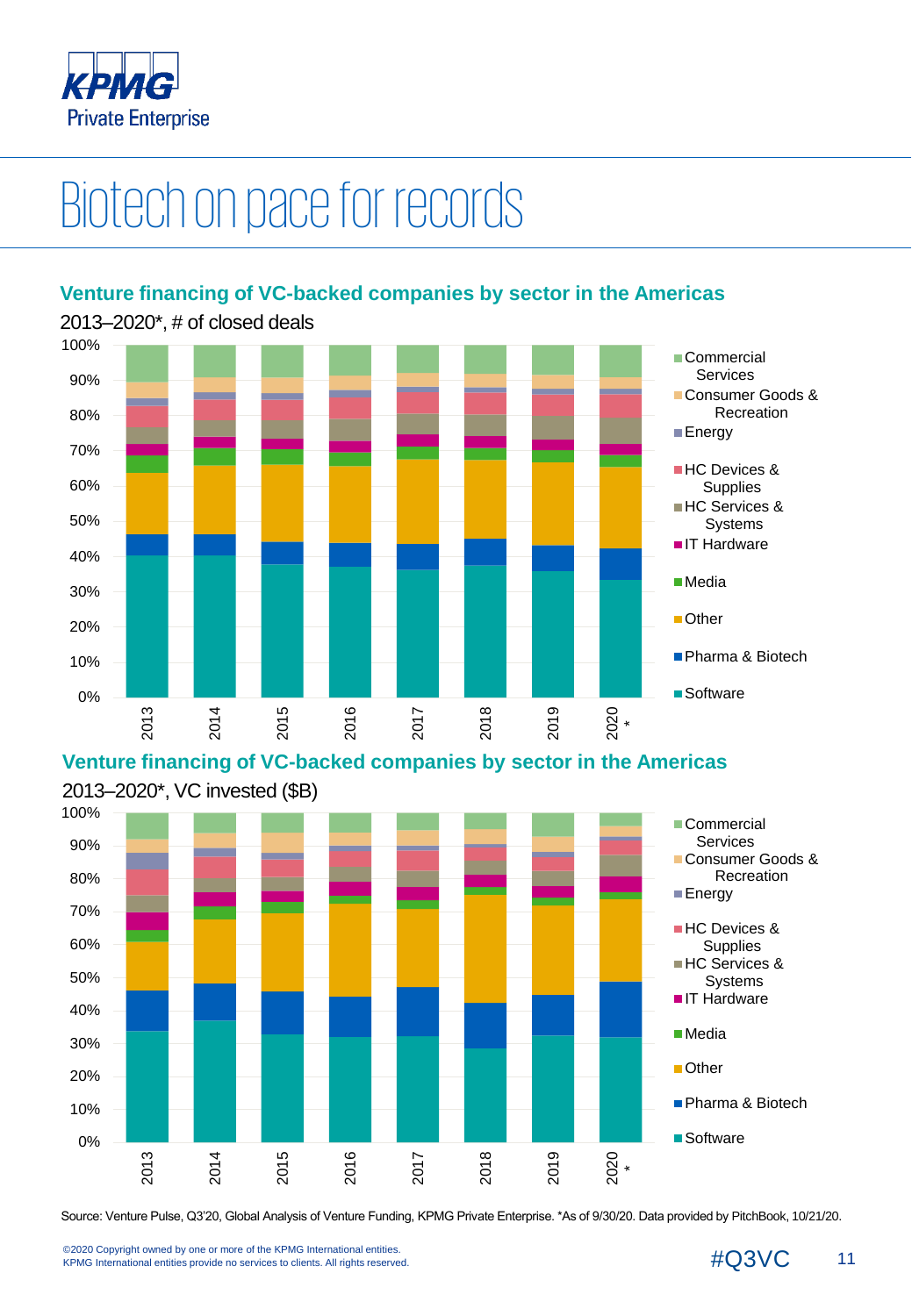

### The rate of decline evens out more



Source: Venture Pulse, Q3'20, Global Analysis of Venture Funding, KPMG Private Enterprise. \*As of 9/30/20. Data provided by PitchBook, 10/21/20.

The back half of 2019 set records in terms of VC invested for the Canadian startup ecosystem, with several latestage fundings helping significantly. The first quarter of 2020 logged a plateau in deal volume, with VC invested staying quite robust, especially on a historical basis. However, since then, the drop-off in the flow of financing was significant, even if VC invested stayed relatively healthy. Investors across the board are simply more cautious, and the influx of capital from the US has been slowed due to digital diligence sometimes taking longer.

"In Canada, we are starting to see investors and startups finding different ways of conducting due diligence and meetings, but it is taking a long time for deals to get done. This isn't really a surprise. The good news is that a lot of PE and VC funds are fully funded, they will need to spend their money. This should cause an uptick in Q4'20 and into 2021 as people get used to working in this new environment."



**Sunil Mistry** Partner, KPMG Private Enterprise, Technology, Media and Telecommunications, **KPMG in Canada**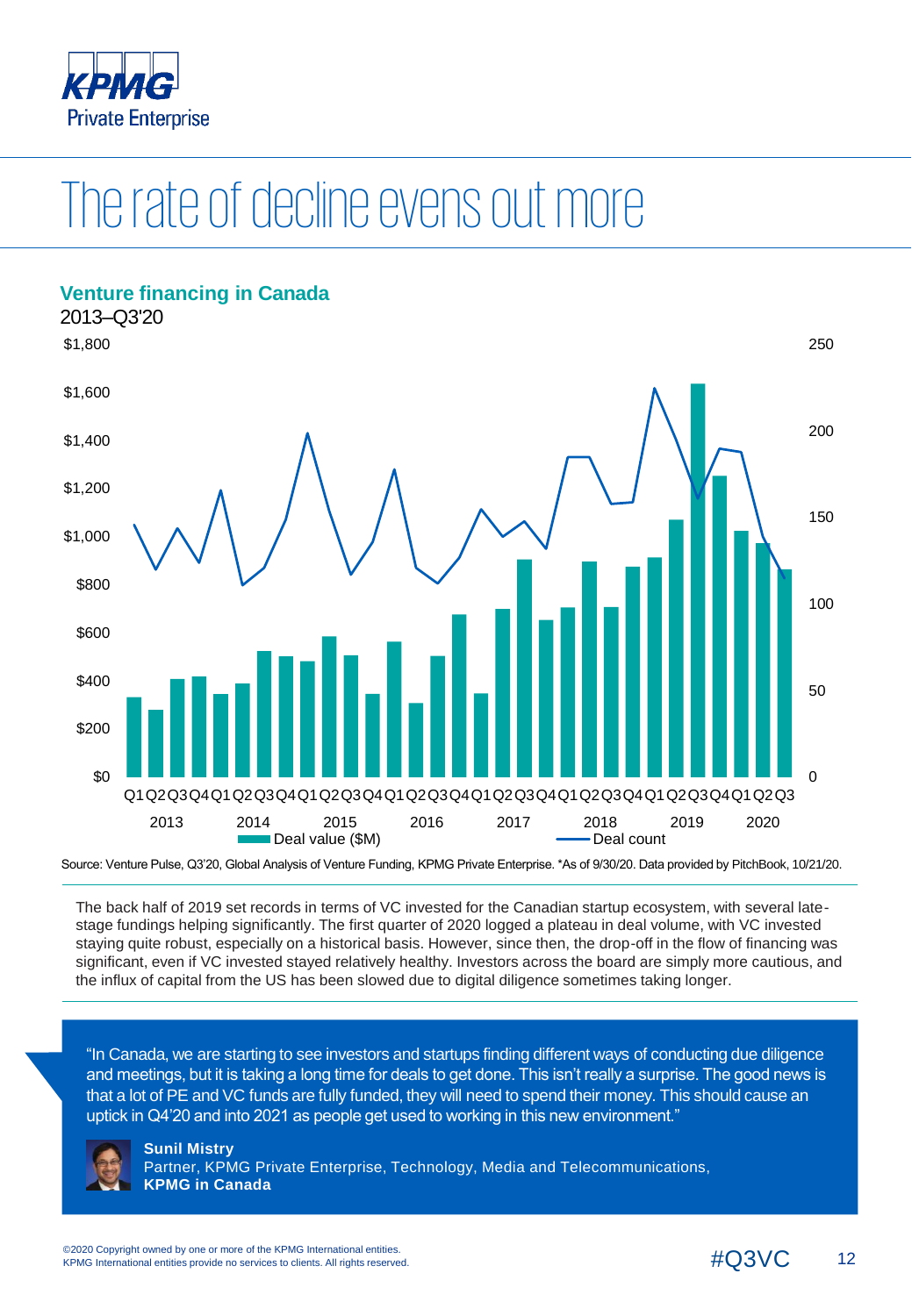

# Mexico sees mild uptick, albeit to a low level



Source: Venture Pulse, Q3'20, Global Analysis of Venture Funding, KPMG Private Enterprise. \*As of 9/30/20. Data provided by PitchBook, 10/21/20.

The past variability in the flow of venture funding in the Mexican ecosystem makes it difficult for any clear trend to emerge, but it was clear that higher peaks in volume were achieved more consistently between 2018 and 2019 than now. Ongoing economic uncertainty, not to mention a relatively volatile domestic political environment, still discourage significant confidence on the part of investors.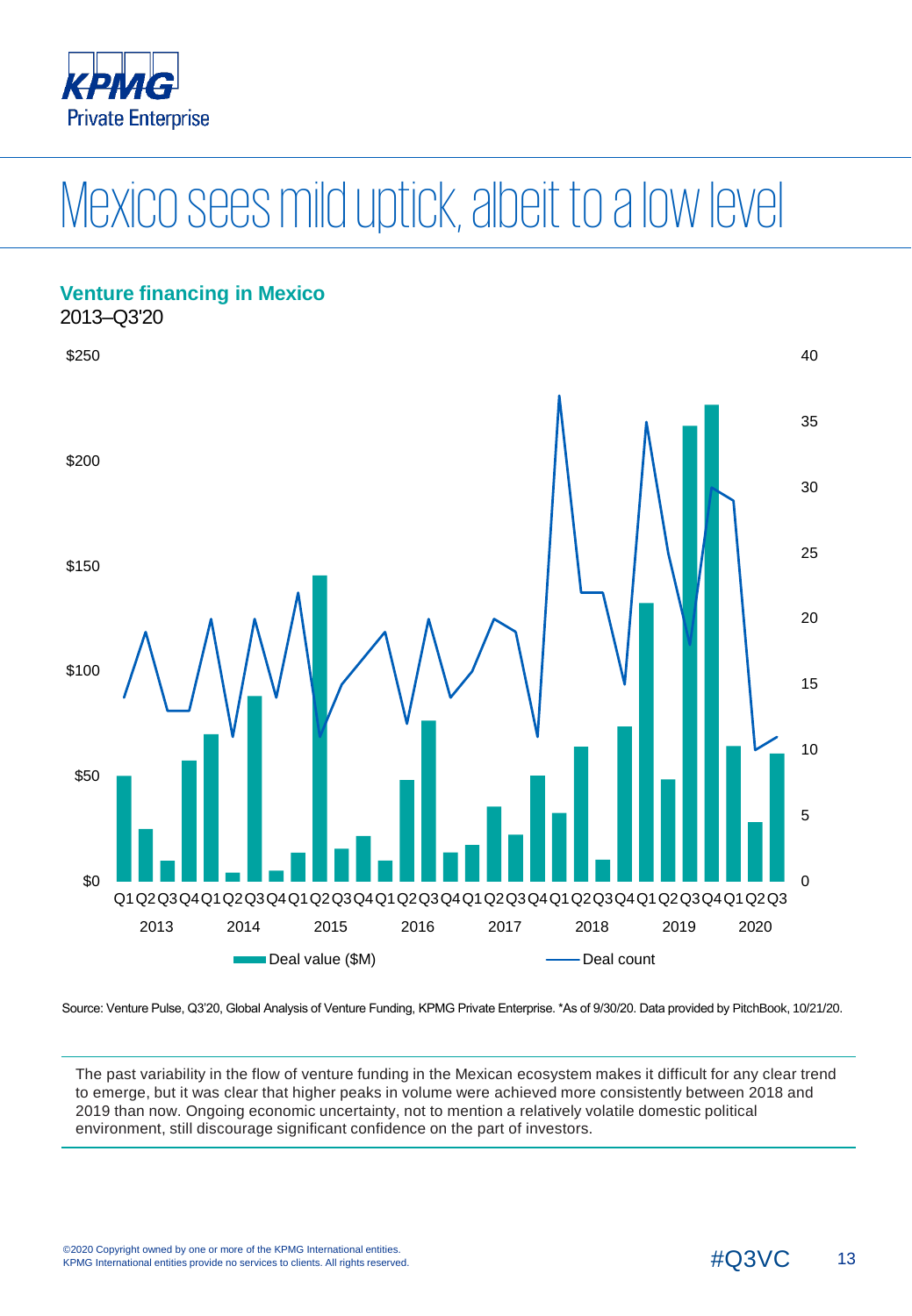

# Brazilsees third consecutive rise in VC invested

### **Venture financing in Brazil** 2013–Q3'20  $\Omega$ 10 20 30 40 50 60 70 80 \$0 \$200 \$400 \$600 \$800 \$1,000 \$1,200 Q1Q2Q3Q4Q1Q2Q3Q4Q1Q2Q3Q4Q1Q2Q3Q4Q1Q2Q3Q4Q1Q2Q3Q4Q1Q2Q3Q4Q1Q2Q3 2013 2014 2015 2016 2017 2018 2019 2020 Deal value (\$M) Deal count

Source: Venture Pulse, Q3'20, Global Analysis of Venture Funding, KPMG Private Enterprise. \*As of 9/30/20. Data provided by PitchBook, 10/21/20.

In the first half of 2020, investor caution led to a mild drop in the volume of funding, milder than observed in other nations, likely due to the nation's particular policy responses that did not necessarily impede the typical logistics of dealmaking. However, given the Brazilian ecosystem's strengths have been in consumer finance and ongoing digitization of tools for small to midsized businesses, it stands to reason that businesses benefiting from any lockdowns or customer caution pushing the flow of commerce online would keep attracting funding.

"One trend we are starting to see in Brazil is M&A among fintechs that want to expand. For example, payments companies looking to acquire POS companies in order to have the total supply chain covered. These kinds of activities will create very powerful companies in Brazil, which means the competition for targets to acquire is also very high."



**Robson Del Fiol** Partner, Head of Emerging Giants & Digital Marketing Strategist, **KPMG in Brazil**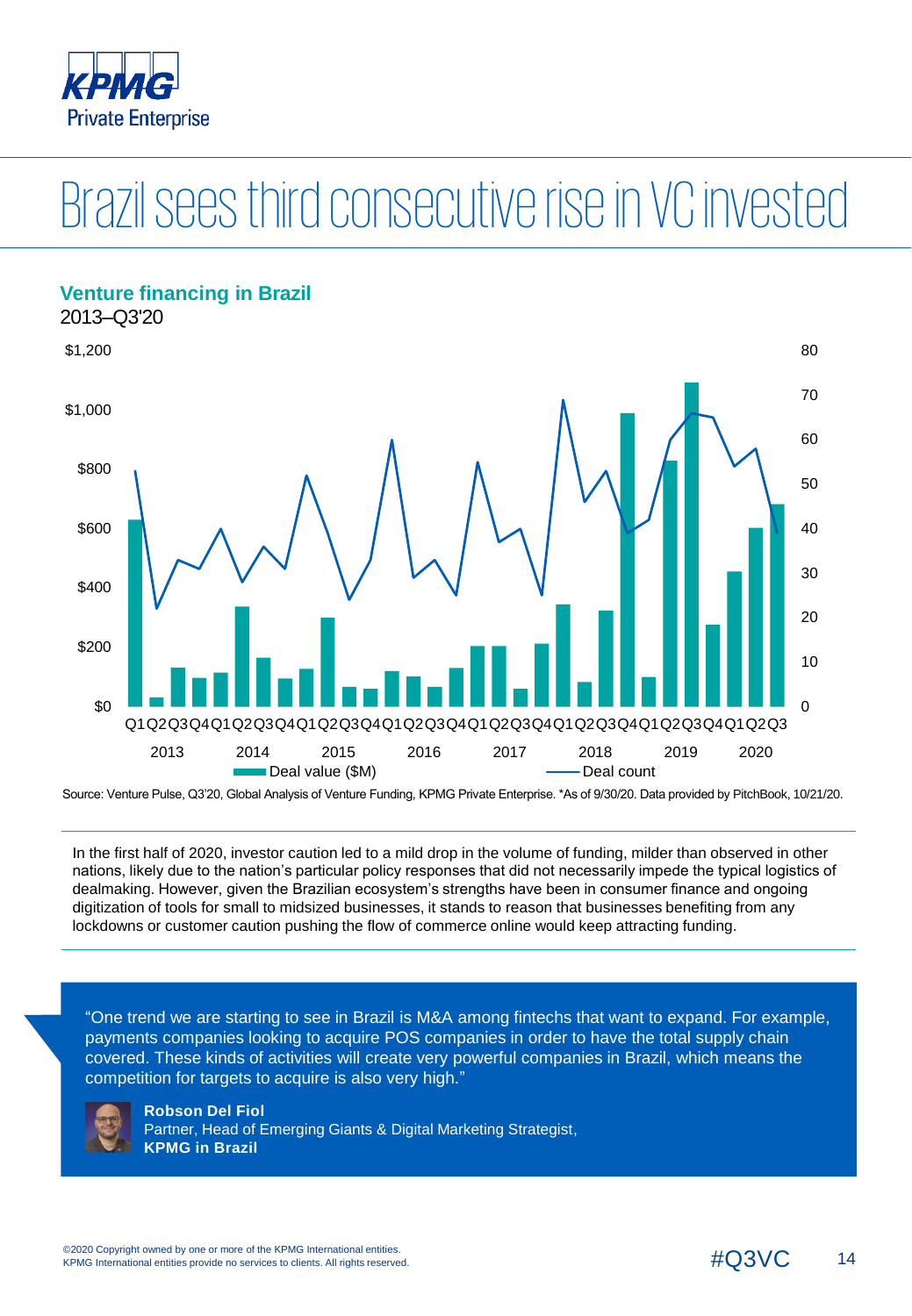

## Investors flock to unicorns

#### **Top 10 financings in Q3'20 in Americas** 4 2 1 3 **Affirm** — \$500M, San Francisco Fintech *Series G* **Chime** — \$485M, San Francisco Financial software *Series F* **OfferUp** — \$453.35M, Bellevue Internet retail *Late-stage VC* **Zwift** — \$450M, Long Beach Gaming *Series C* **ChargePoint** — \$367.25M, Campbell Energy services *Series H* **SpaceX** — \$1.9B, Hawthorne Spacetech *Late-stage VC* **Robinhood** — \$660M, Menlo Park Fintech *Series G* **Robinhood** — \$600M, Menlo Park Fintech *Series F* **Palantir Technologies** — \$549.7M, Palo Alto Business/productivity software *Late-stage VC* **Bright Health** — \$500M, Minneapolis Insurance *Series E* 9 10 1 2 .<br>ک 9 10 7 7 4 5 5  $5/2$  5

Source: Venture Pulse, Q3'20, Global Analysis of Venture Funding, KPMG Private Enterprise. Data provided by PitchBook, 10/21/2020.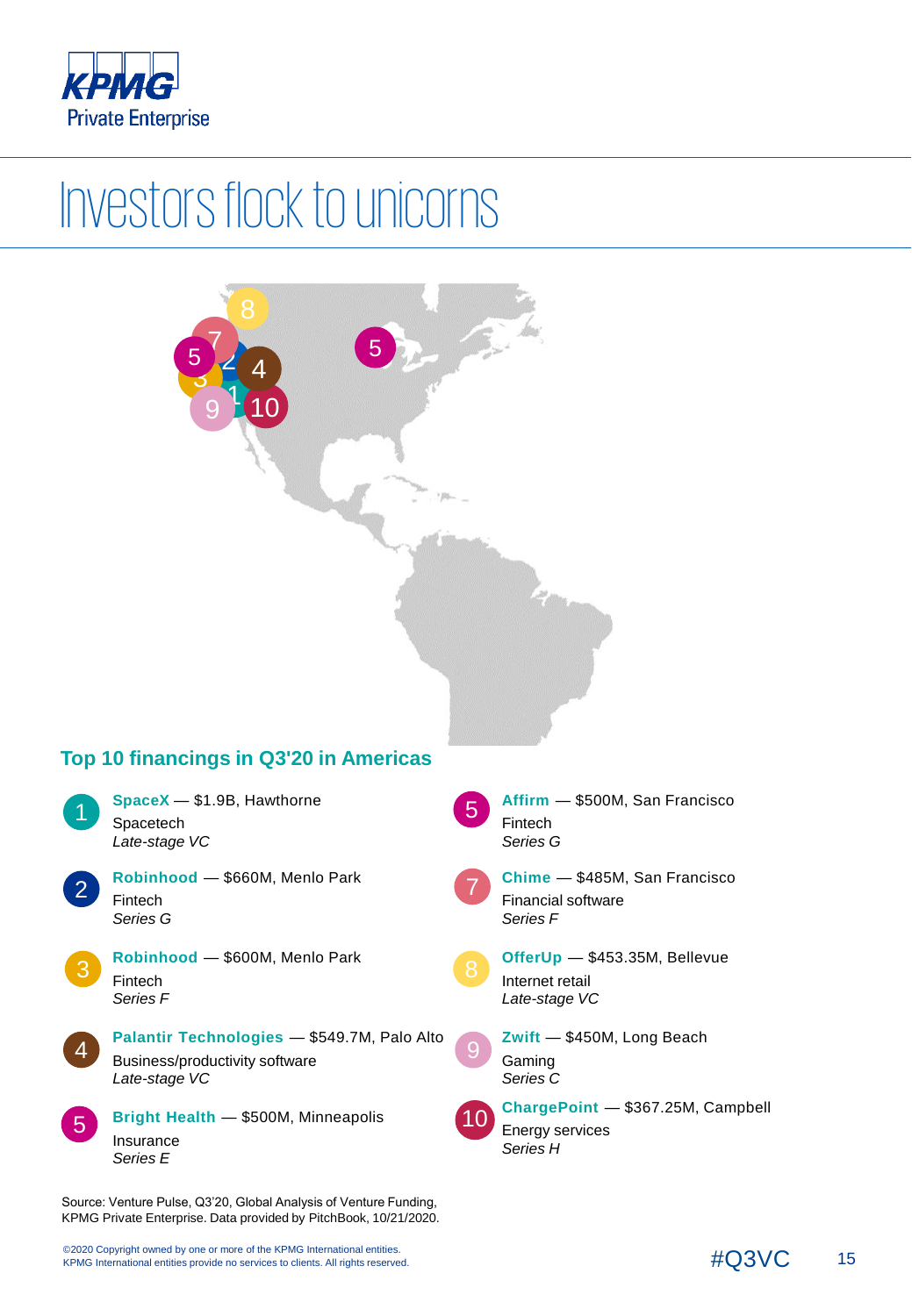

### KPMG Private Enterprise Emerging Giants Network. From seed to speed, we're here throughout your journey



#### **Contact us:**

**Conor Moore** Co-Leader, KPMG Private Enterprise Emerging Giants Network E: [conormoore@kpmg.com](mailto:conormoore@kpmg.com)

**Kevin Smith** Co-Leader, KPMG Private Enterprise Emerging Giants Network E: [kevin.smith@kpmg.co.uk](mailto:kevin.smith@kpmg.co.uk)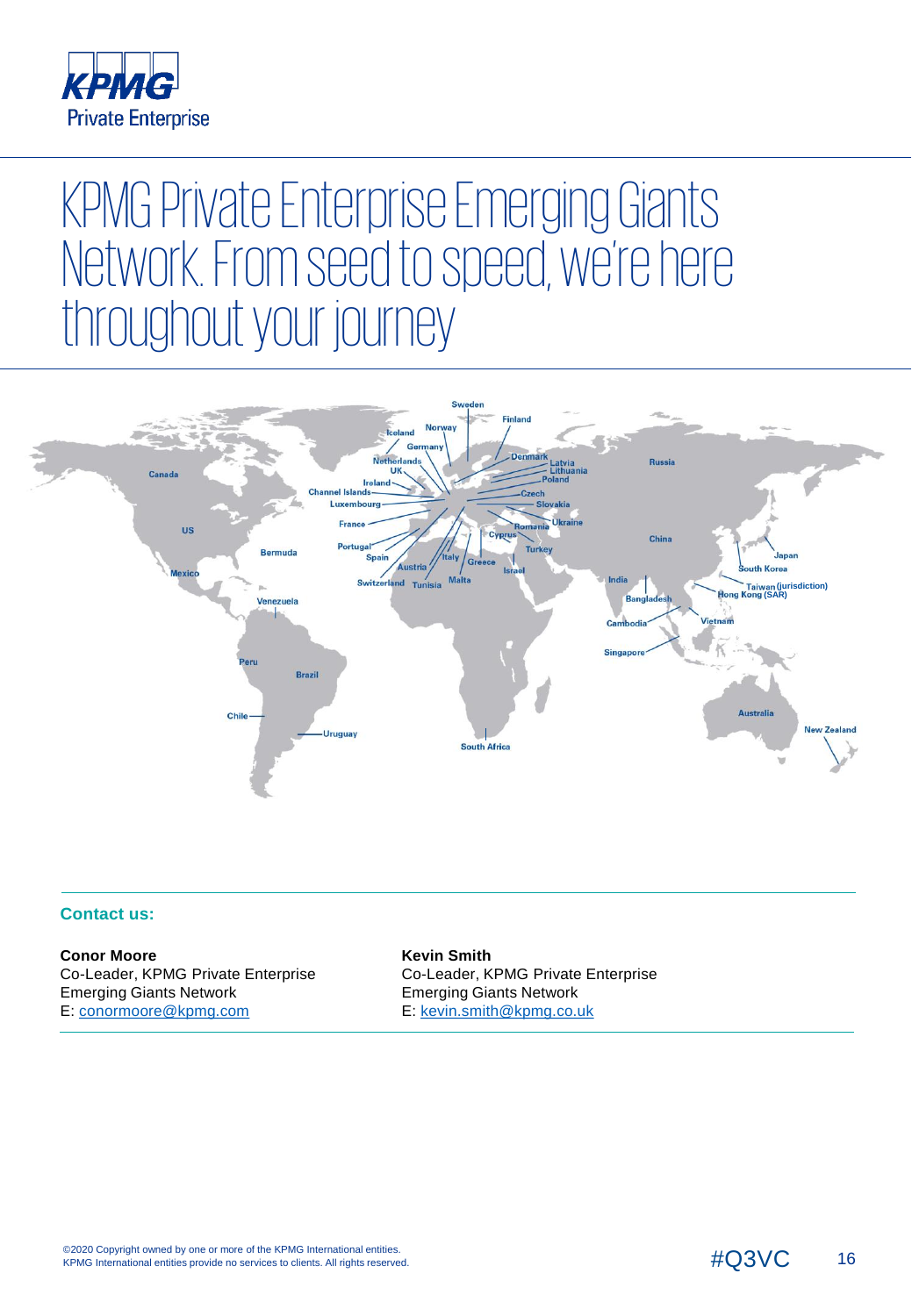

# About KPMG Private Enterprise

### **About KPMG Private Enterprise**

You know KPMG, you might not know KPMG Private Enterprise. KPMG Private Enterprise advisers in member firms around the world are dedicated to working with you and your business, no matter where you are in your growth journey — whether you're looking to reach new heights, embrace technology, plan for an exit, or manage the transition of wealth or your business to the next generation. You gain access to KPMG's global resources through a single point of contact — a [trusted adviser](https://home.kpmg.com/xx/en/home/services/enterprise/business-beyond-borders.html) to your company. It is a local touch with a global reach.

The KPMG Private Enterprise Global Network for Emerging Giants has extensive knowledge and experience working with the startup ecosystem. Whether you are looking to establish your operations, raise capital, expand abroad, or simply comply with regulatory requirements — [we can help](https://home.kpmg.com/xx/en/home/services/enterprise/starting-your-business/find-startup-adviser.html). From seed to speed, we're here throughout your journey.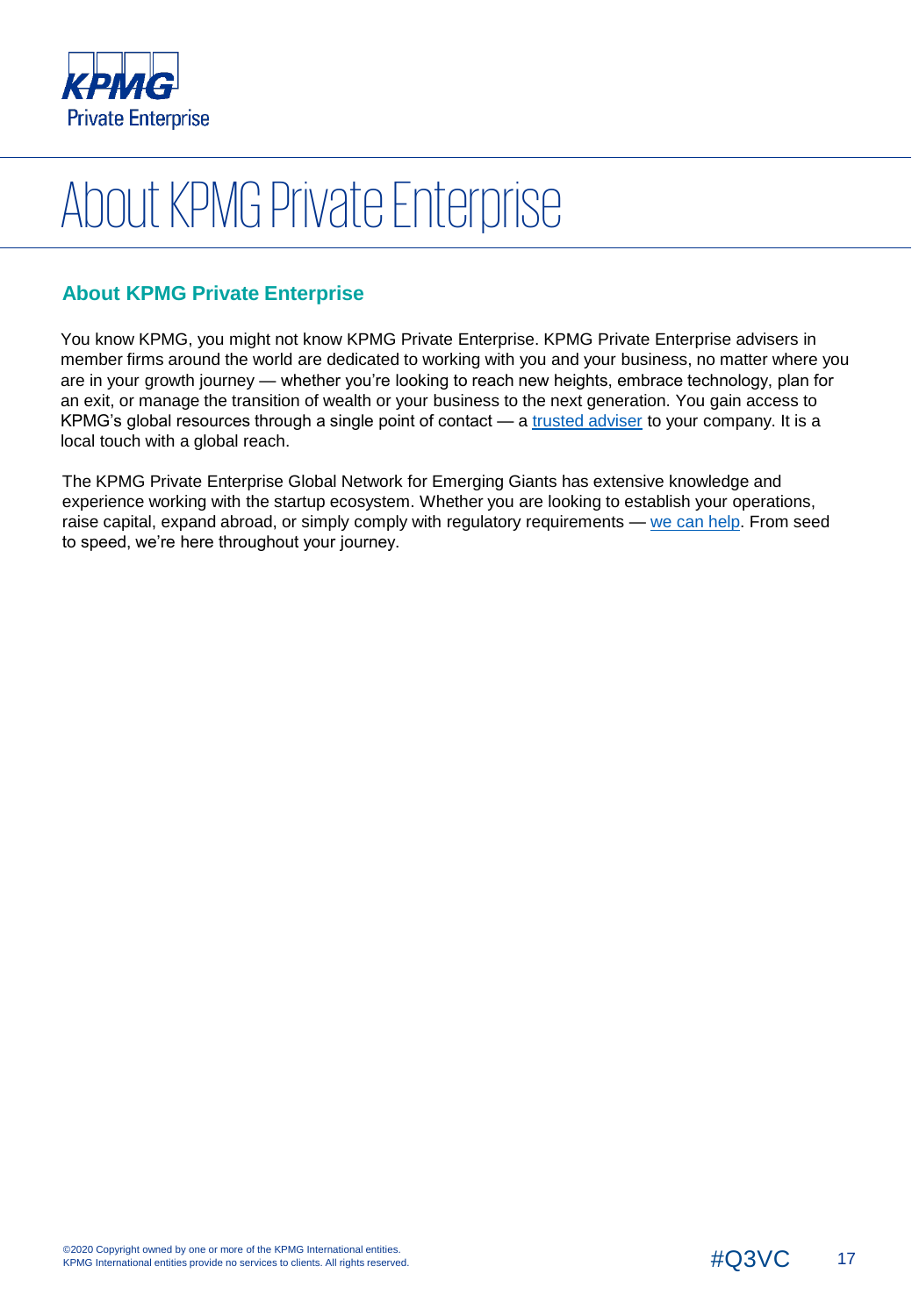

# Acknowledgements

### **We acknowledge the contribution of the following individuals who assisted in the development of this publication:**

Jonathan Lavender, Global Head, KPMG Private Enterprise, KPMG International

Conor Moore, Global Co-Leader Emerging Giants, KPMG Private Enterprise, KPMG International, Partner, KPMG in the US

Kevin Smith, Head of KPMG Private Enterprise in EMA, Global Co-Leader Emerging Giants, KPMG Private Enterprise, KPMG International, Partner, KPMG in the UK

Amarjeet Singh, Partner, KPMG in India

Anna Scally, Partner, Head of Technology and Media and Fintech Lead, KPMG in Ireland

Dr. Ashkan Kalantary, Partner, Deal Advisory Venture, KPMG in Germany

Dina Pasca-Raz, Partner, Head of Technology, KPMG in Israel

Diogo Garcia Correia, Venture Capital & Emerging Giants Business Development, KPMG in Brazil

Egidio Zarrella, Partner, Clients and Innovation, KPMG China

Irene Chu, Head of New Economy and Life Sciences, Hong Kong, KPMG China

Lindsay Hull, Director, Emerging Giants Global Network, KPMG Private Enterprise, KPMG International

Melany Eli, Managing Director, Marketing and Communications, KPMG Private Enterprise, KPMG International

Nitish Poddar, Partner and National Leader, Private Equity, KPMG in India

Philip Ng, Partner, Head of Technology, KPMG China

Robson Del Fiol, Partner, Head of Emerging Giants & Digital Marketing Strategist, KPMG in Brazil

Sidharth Tewari, Associate Director, KPMG in India

Sunil Mistry, Partner, KPMG Private Enterprise, Technology, Media and Telecommunications, KPMG in Canada

Tim Dümichen, Partner, KPMG in Germany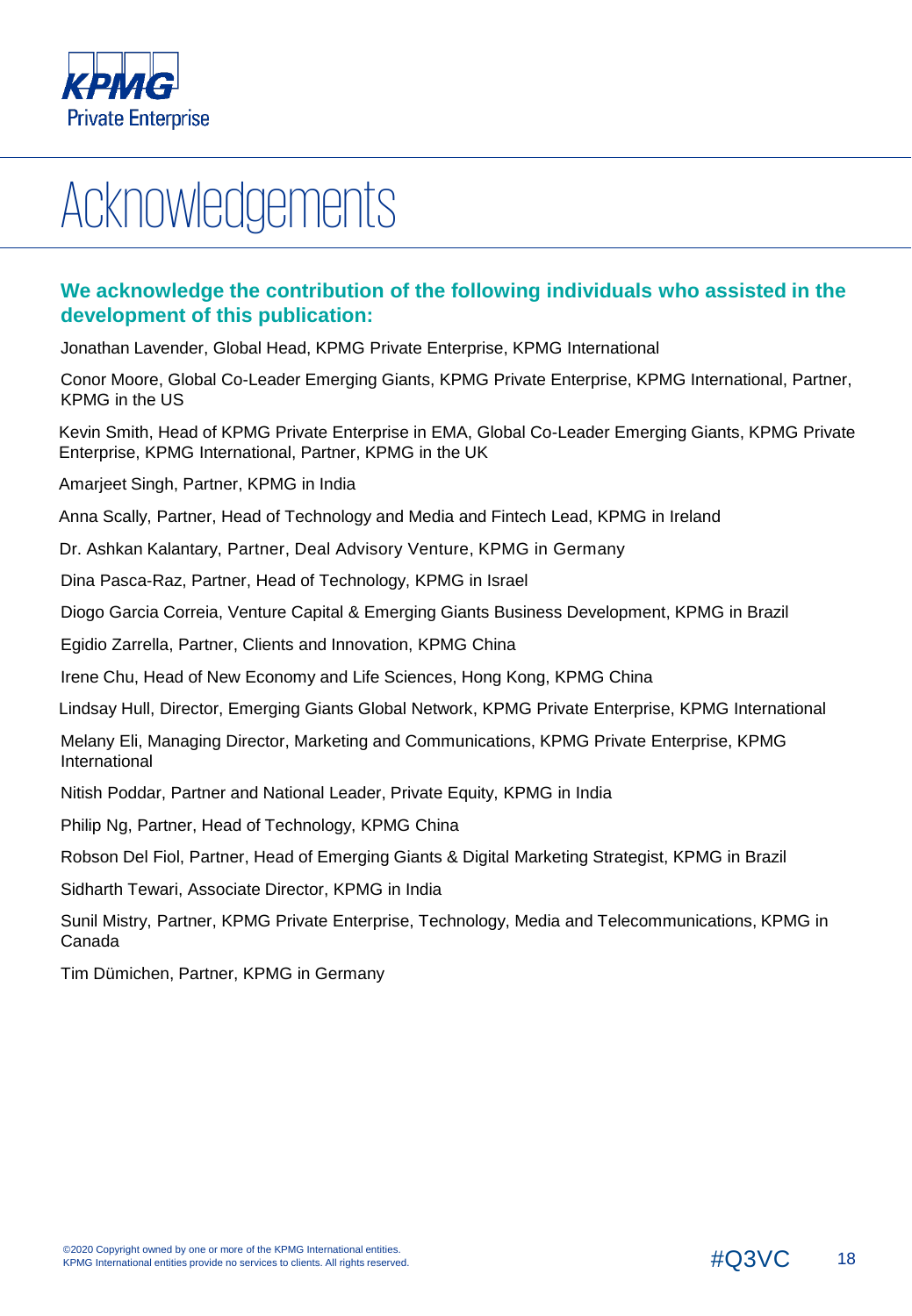

# **Methodology**

### **KPMG uses PitchBook as the provider of venture data for the Venture Pulse report.**

Please note that the MESA and Africa regions are NOT broken out in this report. Accordingly, if you add up the Americas, Asia-Pacific and Europe regional totals, they will not match the global total, as the global total considers those other regions. Those specific regions were not highlighted in this report due to a paucity of datasets and verifiable trends.

In addition, particularly within the European region, the Venture Pulse does not contain any transactions that are tracked as private equity growth by PitchBook. As such rounds are often conflated with late-stage venture capital in media coverage, there can be confusion regarding specific rounds of financing. The key difference is that PitchBook defines a PE growth round as a financial investment occurring when a PE investor acquires a minority stake in a privately held corporation. Thus, if the investor is classified as PE by PitchBook, and it is the sole participant in the recipient company's financing, then such a round will usually be classified as PE growth, and not included in the Venture Pulse datasets.

Also, if a company is tagged with any PitchBook vertical, excepting manufacturing and infrastructure, it is kept. Otherwise, the following industries are excluded from growth equity financing calculations: buildings and property, thrifts and mortgage finance, real estate investment trusts, and oil & gas equipment, utilities, exploration, production and refining. Lastly, the company in question must not have had an M&A event, buyout, or IPO completed prior to the round in question.

#### *Fundraising*

PitchBook defines venture capital funds as pools of capital raised for the purpose of investing in the equity of startup companies. In addition to funds raised by traditional venture capital firms, PitchBook also includes funds raised by any institution with the primary intent stated above. Funds identified as growth-stage vehicles are classified as PE funds and are not included in this report. A fund's location is determined by the country in which the fund is domiciled, if that information is not explicitly known, the HQ country of the fund's general partner is used. Only funds based in the US that have held their final close are included in the fundraising numbers. The entirety of a fund's committed capital is attributed to the year of the final close of the fund. Interim close amounts are not recorded in the year of the interim close.

#### *Deals*

PitchBook includes equity investments into startup companies from an outside source. Investment does not necessarily have to be taken from an institutional investor. This can include investment from individual angel investors, angel groups, seed funds, venture capital firms, corporate venture firms and corporate investors. Investments received as part of an accelerator program are not included, however, if the accelerator continues to invest in follow-on rounds, those further financings are included. All financings are of companies headquartered in the US. The impact of initial coin offerings on early-stage venture financing as of yet remains indefinite. Furthermore, as classification and characterization of ICOs, particularly given their security concerns, remains crucial to render accurately, we have not detailed such activity in this publication until a sufficiently robust methodology and underlying store of datasets have been reached.

*Angel/seed*: PitchBook defines financings as angel rounds if there are no PE or VC firms involved in the company to date and it cannot determine if any PE or VC firms are participating. In addition, if there is a press release that states the round is an angel round, it is classified as such. If angels are the only investors, then a round is only marked as seed if it is explicitly stated.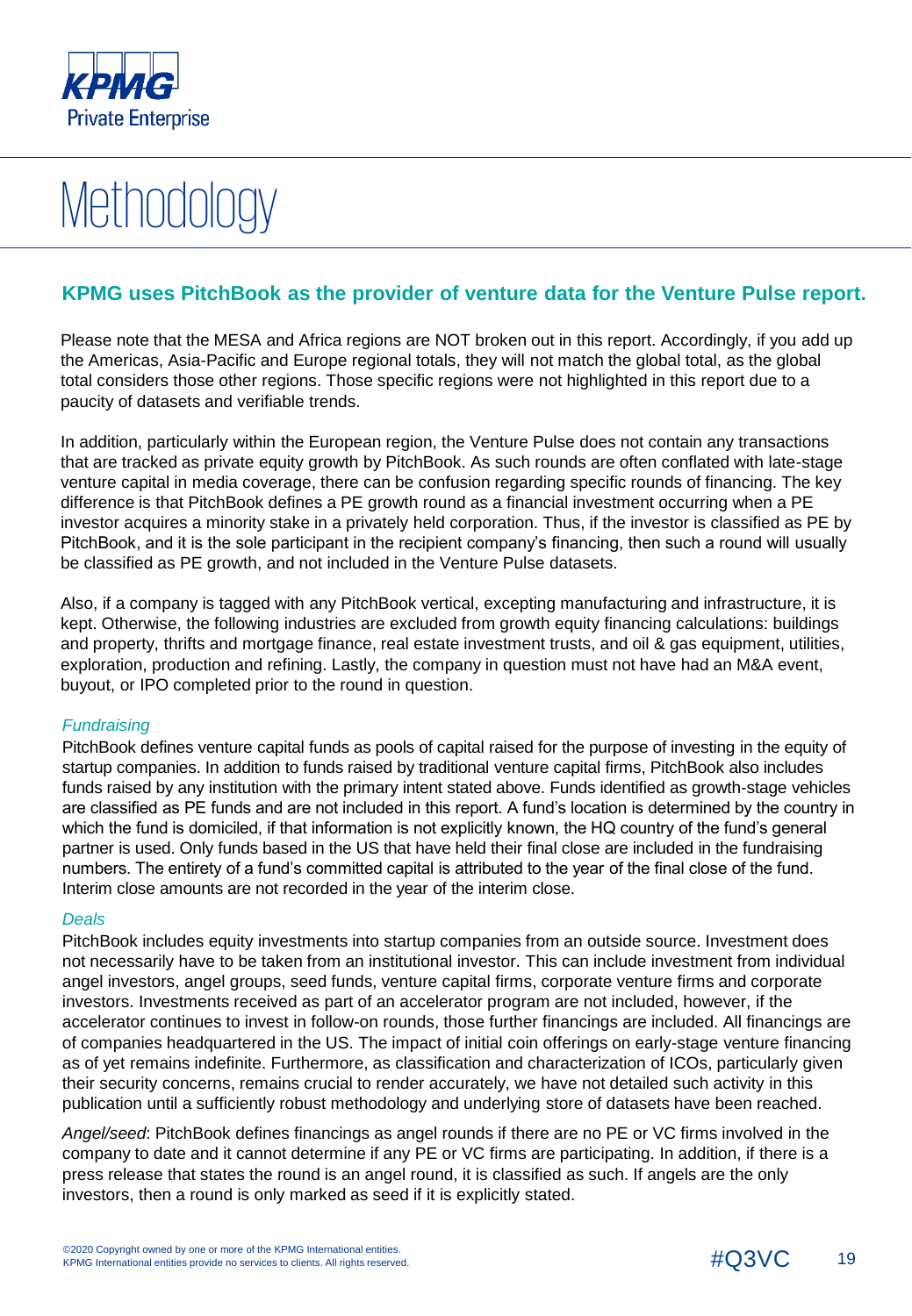

# Methodology, cont'd.

*Early-stage*: Rounds are generally classified as Series A or B (which PitchBook typically aggregates together as early-stage) either by the series of stock issued in the financing or, if that information is unavailable, by a series of factors including: the age of the company, prior financing history, company status, participating investors and more.

*Late-stage*: Rounds are generally classified as Series C or D or later (which PitchBook typically aggregates together as late-stage) either by the series of stock issued in the financing or, if that information is unavailable, by a series of factors including: the age of the company, prior financing history, company status, participating investors, and more.

*Corporate*: Corporate rounds of funding for currently venture-backed startups that meet the criteria for other PitchBook venture financings are included in the Venture Pulse as of March 2018.

*Corporate venture capital*: Financings classified as corporate venture capital include rounds that saw both firms investing via established CVC arms or corporations making equity investments off balance sheets or whatever other non-CVC method actually employed.

#### *Exits*

PitchBook includes the first majority liquidity event for holders of equity securities of venture-backed companies. This includes events where there is a public market for the shares (IPO) or the acquisition of the majority of the equity by another entity (corporate or financial acquisition). This does not include secondary sales, further sales after the initial liquidity event, or bankruptcies. M&A value is based on reported or disclosed figures, with no estimation used to assess the value of transactions for which the actual deal size is unknown.

In the edition of the KPMG Venture Pulse covering Q1 2019, PitchBook's methodology regarding aggregate exit values changed. Instead of utilizing the size of an IPO as the exit value, instead the prevaluation of an IPO, based upon ordinary shares outstanding, was utilized. This has led to a significant change in aggregate exit values since, yet is more reflective of how the industry views the true size of an exit via public markets.